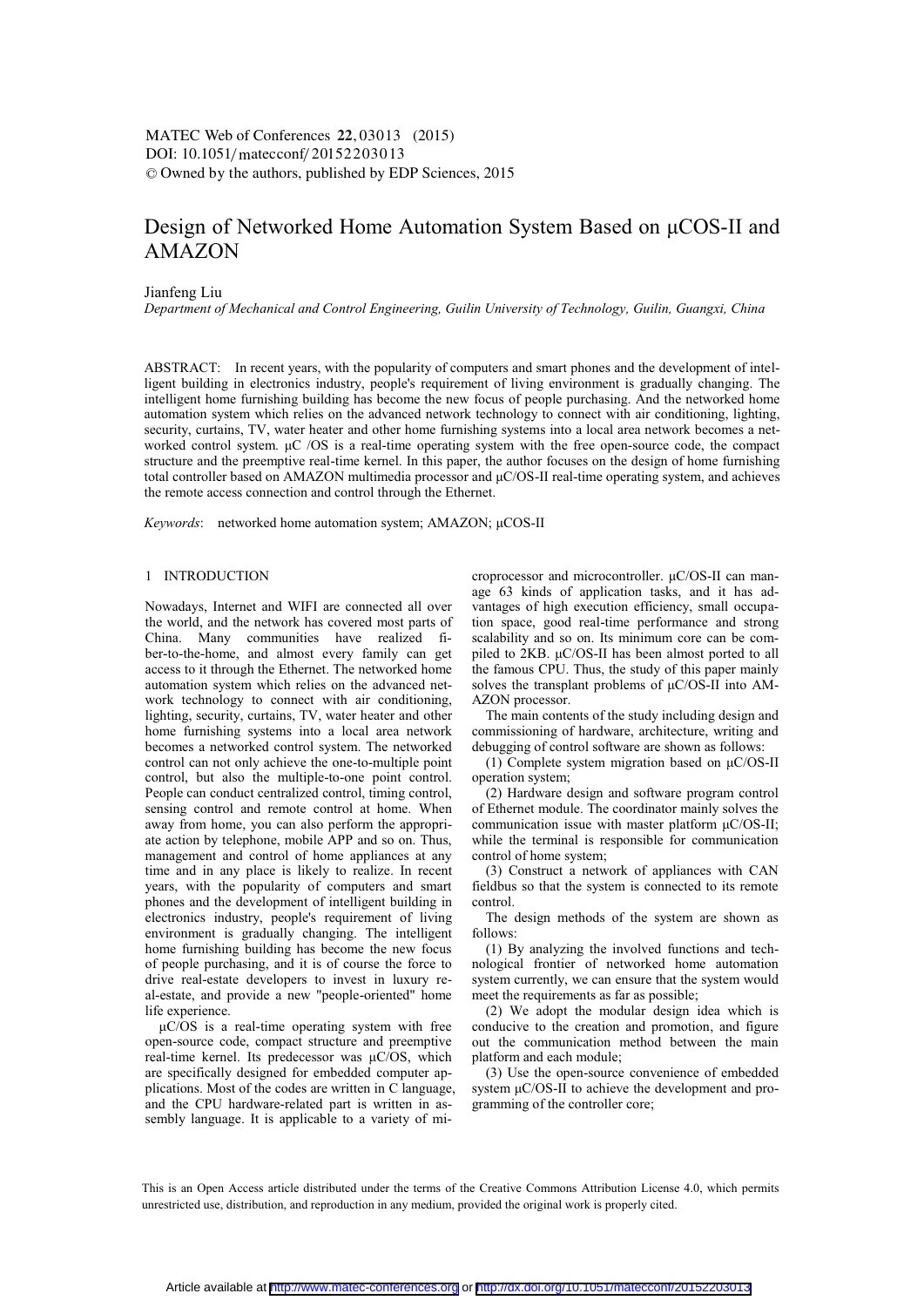(4) Combine the system design with experiment through continuous experimentations and practices to improve the design of each module.

# 2 SYSTEM OVERVIEW

The design of this system involves several key technologies, and the whole design consists of the hardware part and the software part. In terms of software, it mainly uses an embedded operating system, which can achieve more rational use of CPU, and even the software design can realize modularization, so that it is easier to make the code; in terms of hardware, to realize remote access connection and control home furnishing system, we adopt the widely-covering Ethernet, which can be used to realize the remote control anywhere in the world as long as there is a local network coverage; in terms of mobile control, we adopt GSM to realize the remote control just through a mobile phone. As for local area network appliances, we use reliable CAN fieldbus to realize the short frame multi-host communication.

Real time operate system (RTOS) is the software foundation of embedded CPU. RTOS kernel provides CPU management, hardware initialization, MMU, timers, interrupt, task management, memory management, device management, file and network support, and it also provides the programming interfaces of C/C++, JAVA, graphics module and so on.

With the improvement of community service, through the terminal equipment installed in each household, the intelligent community can achieve functions of information dissemination, property management, three-table transfer, and emergency help and so on. In the past, such information terminal is connected with community service center by laying line, such as 485 bus which needs large quantities and has high failure rate and low efficiency, because it can only take a host round robin. Therefore, if we can take use of the ready and stable Ethernet to set up a community service system, it will be a very meaningful thing.

Fieldbus control system (FCS) is not only an open communication network, but also a fully distributed control system. It is the link of intelligent equipment, so we connect the intelligent equipment to a networking system, and the intelligent equipment which serves as a network node is hung on a bus, then, we further construct an automation system to realize the synthesis automation functions of basic control, compensation calculation, parameter modification, alarm, display, control, optimization and management control integration. This is a comprehensive technology taking smart sensors, control, computers, digital communications and network as the main contents.

In this paper, we focus on the design of home furnishing total controller based on AMAZON multimedia processor and μC/OS-II real-time operating system, and achieve remote access connection and control through the Ethernet. We embed the real-time operating system in the system so as to give it a strong portability. Hardware adding and cutting also has great flexibility. Embedded system which can access to the network will realize the remote monitoring, maintenance and upgrades of home equipment, and realize resource sharing as well.

According to the most common functional requirements of home at present, smart home should realize automatic detection and alarm, appliances automatic control, home environment automatic detection and control and so on. The overall structure of smart home based on IOT is shown in Figure 1:

The system is mainly divided into 12 sections: central controller, expansion subsystem of things, appliances subsystem, environmental monitoring subsystem, access subsystem, Zigbee coordinator, router, remote PC or tablet and mobile phone. Its functional modules mainly include smart power, alarm handling, emergency treatment, camera surveillance, central controller, and more than 20 other modules. These modules can achieve systematic functions of environmental information perception, processing and control, aiming at protecting all the security problems of the home as much as possible.

# 3 OVERALL DESIGN

The intelligent access control system is divided into the hardware system and the software system. The overall structure of the system is shown in Figure 2:

In particular, the hardware system and the software system mainly include:

(1) Intelligent access controller: By the ZigBee Remote transmission authentication information, it can achieve the personnel access control. Preclude the use of ARM7TDMI architecture AT91SAM7x256 chip as the main chip, by the Atmel's AT86RF212 ZigBee chip interface expansion and equipped with large-capacity Flash memory chip, it can simultaneously store authorization information and credit card records of multiple rooms, thus, it can achieve the access control for multiple rooms.

(2) Multi-protocol encryption reader: Using NXP's RC632 multi-protocol RFID reader chip, it can be compatible with multiple protocols. Aiming at the problems of current Mifare card encryption algorithm being cracked, the multi-protocol encryption reader provides interfaces with ID card and non-contact CPU card.

(3) Embedded gateway: Using the ARM7TDMI architecture chip AT91SAM7x256, it can be used to achieve the conversion of ZigBee protocol and TCP / IP protocol. Transmit data with the remote server via Ethernet, therefore, it is out of the shackles of the computer.

(4) Network camera: It is used for video surveillance of access personnel, and sending the videos or pictures to a remote server through TCP/IP interface.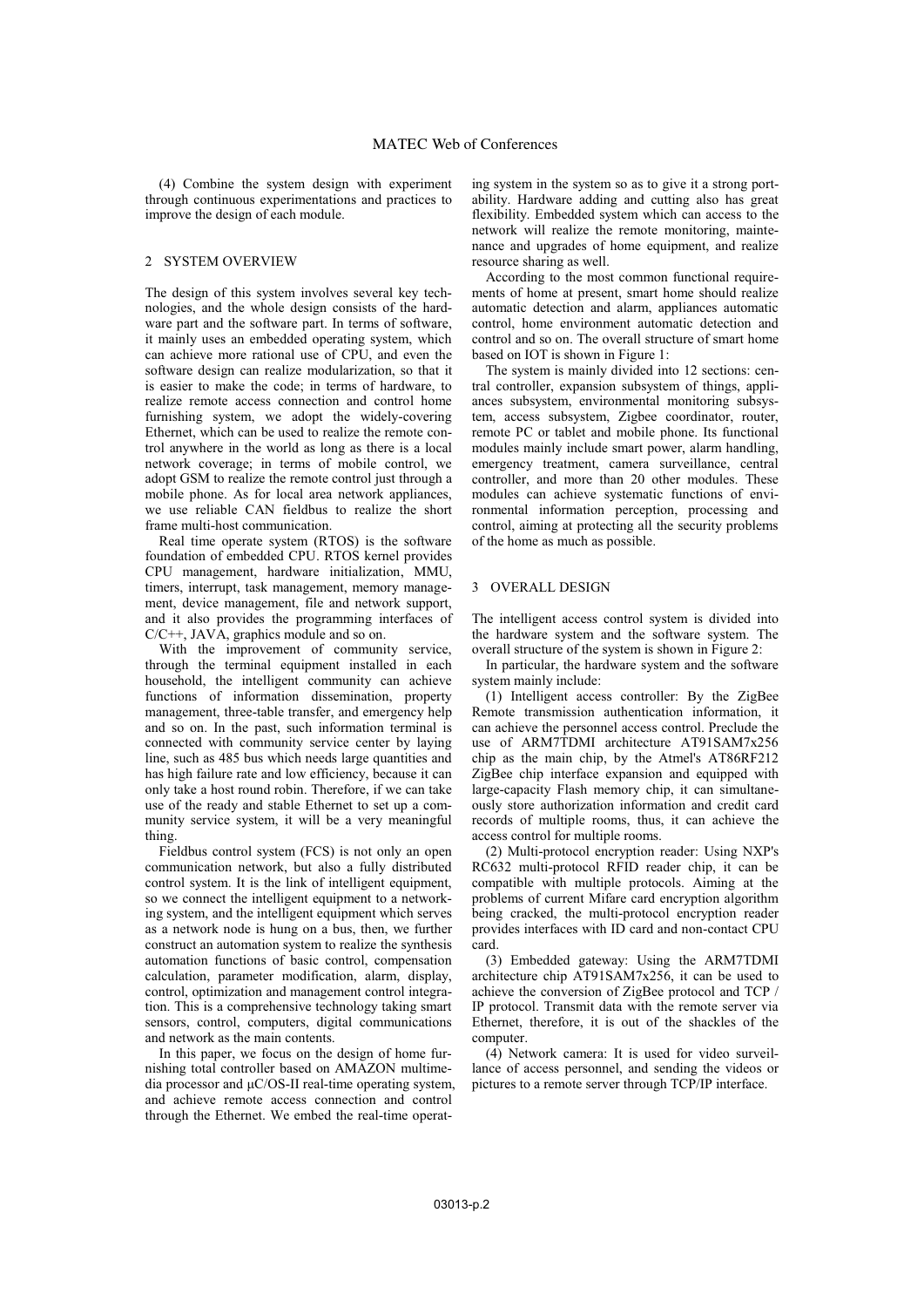# ICETA 2015



Figure 1. Overall structure of networked home automation system



Figure 2. Overall design of the system

(5) Access management website and authorization issuance system: The access management website mainly includes authorization management system, intelligent monitoring system and alarm system. The main function of authorization issuance system is to release the authorization information to the embedded gateway and then to the access controller.

## 4 HARDWARE DESIGN

The hardware of this system consists of five modules which are responsible for the external device status acquisition and extracts, the data characteristics analysis and the network transmission of data.

The embedded system is a specialized computer system, of which hardware and software can be configured. It takes applications as the core and computer technology as the foundation with strict requirements function, reliability, cost, volume, and power consumption. Therefore, reliable hardware system is a

prerequisite for stable operation of embedded systems. The system in our study uses AMAZON embedded multimedia system platform.

(1) Total controller: The system takes the AMA-ZON processor as the main controller. AMAZON is a multimedia processor integrated with image accelerator and sound accelerator, which is widely applied in games, upscale user terminal and so on.

(2) Input-output device of total controller: The input of total controller adopts the widely-used PS2 mouse and keyboard; its output adopts VGA monitor to provide friendly and convenient interface to user.

(3) Remote terminal: The system takes PC as a remote access terminal through Ethernet IP protocol and total controller to achieve access and control of the appliances.

(4) GSM phone module: In the case of inconvenient Ethernet operation, users can control their appliances by mobile phone no matter where they are and what time it is.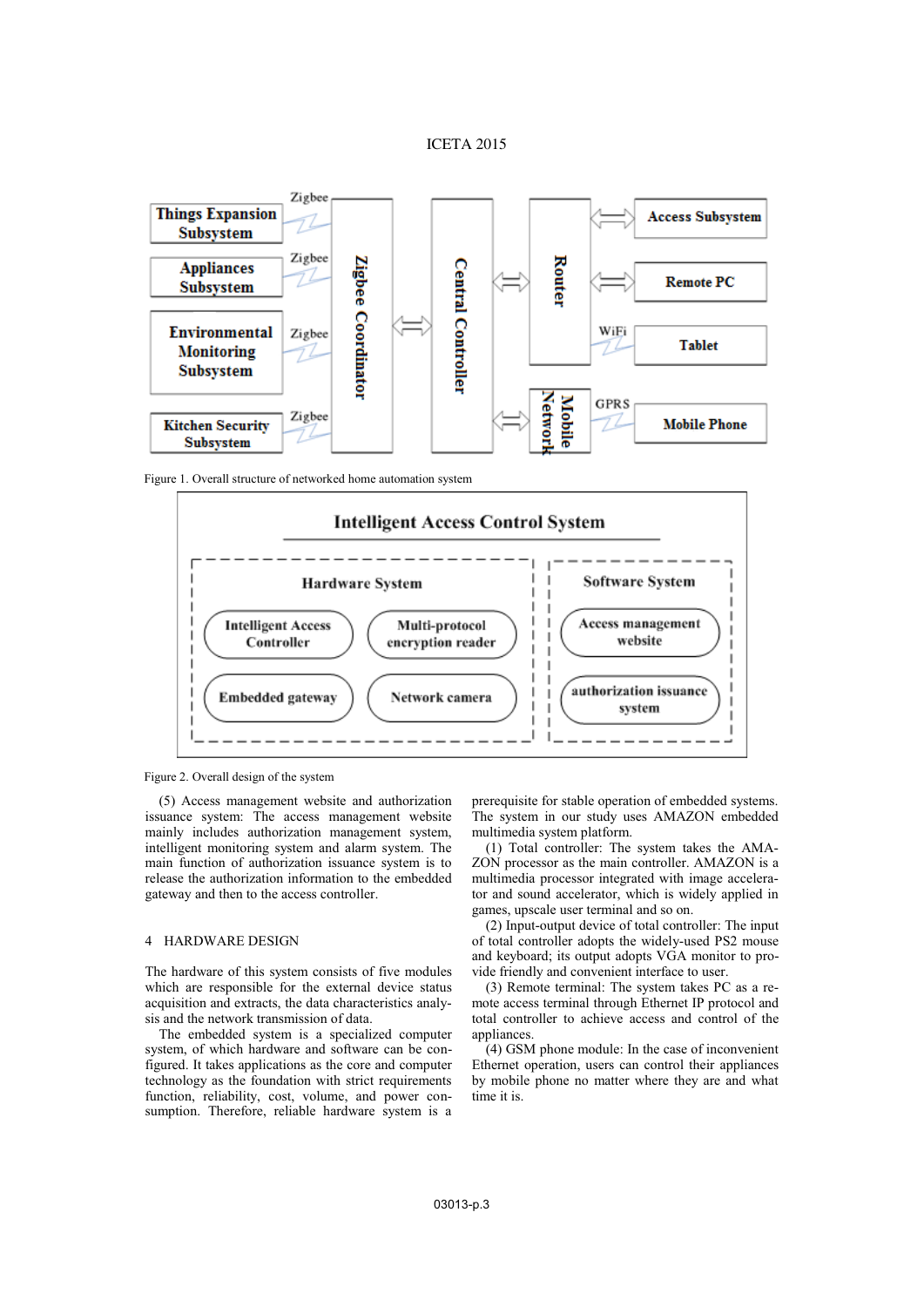# MATEC Web of Conferences



Figure 3. Block diagram of hardware system

(5) Lighting, appliances group and alarm group: This is a component part of the system and an operative part of appliances. Since the system uses the field-bus as the LAN bus, which brings much convenience to add and removal of the components, it is easy to change the components without alteration of the original components.

The block diagram of hardware system is shown as Figure 3.

#### 5 SOFTWARE COMPONENTS

In terms of software, it consists of multiple layers of different composition functions:

(1) Hardware controls: It includes the underlying task control block switching, hardware interrupt and basic read-and-write operation of equipment, which are the necessary operating system and device driver layer.

(2) Operation system: It includes the tasks scheduling, the message volume control, the events respond, and the CPU utilization statistics and so on. It provides a mechanism to queue messages for device drivers and other events, and provides the multi-task management and multiple concurrent processes running for application. It is the core of the system, determining the response speed of the system and CPU distribution.

(3) Device driver: It provides the operation interface of the system equipment, including initialization read-and-write device and so on. It requires the system to provide appropriate mechanisms.

(4) System call interface: The user program and the operating system are connected through the system call interface.

(5) Application: That is, the user program which implements the user's applications of different functions.

The block diagram of software system is shown as Figure 4:



Figure 4. Block diagram of software system

#### 6 SYSTEM TEST

#### A. Debugging process

The system debugging process aims at finding out software error and hardware error of the developing system, and then makes corrections or improvements.